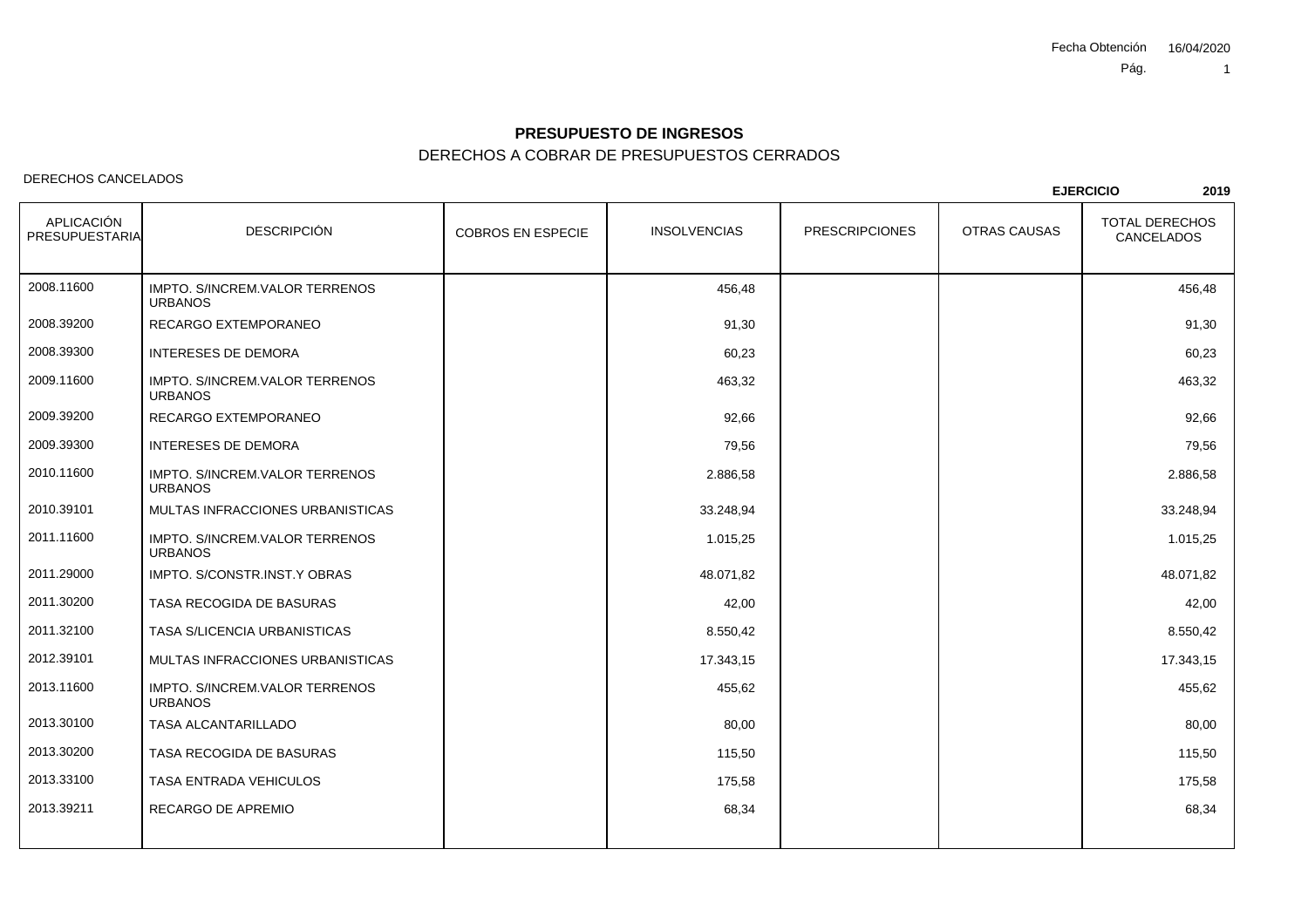# DERECHOS A COBRAR DE PRESUPUESTOS CERRADOS **PRESUPUESTO DE INGRESOS**

### DERECHOS CANCELADOS

| DLNLVI IVƏ VAINVLLADUƏ       |                                                  |                          |                     |                       |                     | <b>EJERCICIO</b><br>2019            |  |
|------------------------------|--------------------------------------------------|--------------------------|---------------------|-----------------------|---------------------|-------------------------------------|--|
| APLICACIÓN<br>PRESUPUESTARIA | <b>DESCRIPCIÓN</b>                               | <b>COBROS EN ESPECIE</b> | <b>INSOLVENCIAS</b> | <b>PRESCRIPCIONES</b> | <b>OTRAS CAUSAS</b> | <b>TOTAL DERECHOS</b><br>CANCELADOS |  |
| 2013.39300                   | <b>INTERESES DE DEMORA</b>                       |                          | 6,43                |                       |                     | 6,43                                |  |
| 2014.11600                   | IMPTO. S/INCREM.VALOR TERRENOS<br><b>URBANOS</b> |                          | 1.075,57            |                       | 150,57              | 1.226,14                            |  |
| 2014.33901                   | TASA PUESTOS Y BARRACAS                          |                          | 116,54              |                       |                     | 116,54                              |  |
| 2014.39211                   | RECARGO DE APREMIO                               |                          | 187,78              |                       | 30,11               | 217,89                              |  |
| 2014.39300                   | <b>INTERESES DE DEMORA</b>                       |                          | 7,01                |                       | 9,71                | 16,72                               |  |
| 2015.11600                   | IMPTO. S/INCREM.VALOR TERRENOS<br><b>URBANOS</b> |                          | 1.920,67            |                       |                     | 1.920,67                            |  |
| 2015.33901                   | TASA PUESTOS Y BARRACAS                          |                          | 572,00              |                       |                     | 572,00                              |  |
| 2015.39211                   | RECARGO DE APREMIO                               |                          | 384,14              |                       |                     | 384,14                              |  |
| 2015.39300                   | <b>INTERESES DE DEMORA</b>                       |                          | 175,82              |                       |                     | 175,82                              |  |
| 2015.39902                   | INGRESOS POR EJECUCIÓN SUBSIDIARIA               | 4.627,09                 | 15.331,80           |                       |                     | 19.958,89                           |  |
| 2016.11600                   | IMPTO. S/INCREM.VALOR TERRENOS<br><b>URBANOS</b> |                          | 5.637,32            |                       | 374,47              | 6.011,79                            |  |
| 2016.32901                   | TASA LICENCIAS APERTURA E INSTALACION            |                          | 300,00              |                       |                     | 300,00                              |  |
| 2016.33900                   | TASA OCUPACION VIA PUBLICA                       |                          | 90,00               |                       |                     | 90.00                               |  |
| 2016.33901                   | TASA PUESTOS Y BARRACAS                          |                          | 528,00              |                       |                     | 528,00                              |  |
| 2016.39211                   | RECARGO DE APREMIO                               |                          | 758,72              |                       |                     | 758,72                              |  |
| 2017.11600                   | IMPTO. S/INCREM.VALOR TERRENOS<br><b>URBANOS</b> |                          | 2.199,98            |                       | 570,94              | 2.770,92                            |  |
| 2017.32700                   | <b>TASA MERCADO</b>                              |                          | 172,80              |                       |                     | 172,80                              |  |
| 2017.33901                   | TASA PUESTOS Y BARRACAS                          |                          | 572,00              |                       |                     | 572,00                              |  |
| 2018.33901                   | TASA PUESTOS Y BARRACAS                          |                          | 374,00              |                       |                     | 374,00                              |  |